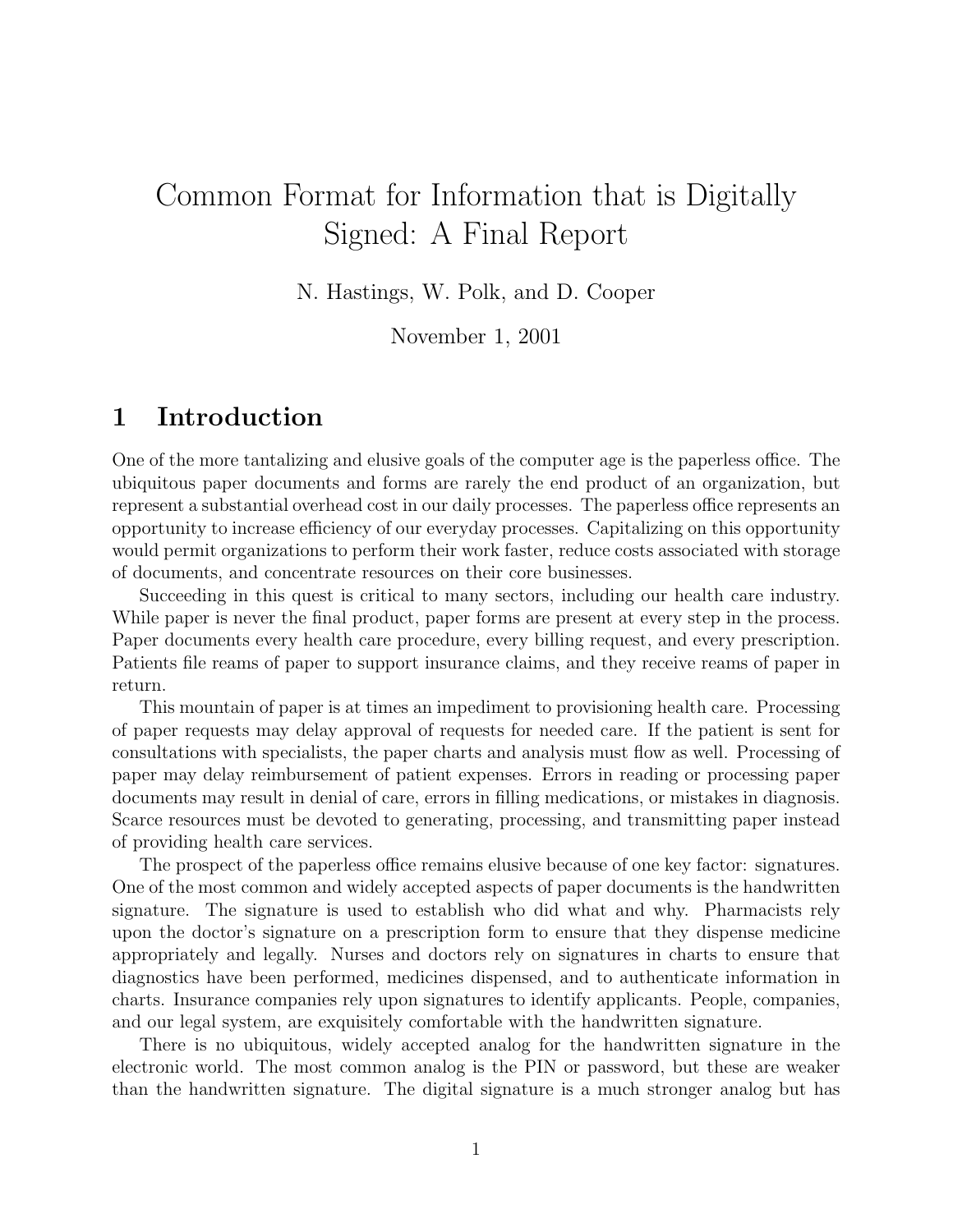not achieved wide acceptance. There are several factors for the slow acceptance of digital signatures. Some are social factors, and are outside the scope of this document.

One technical factor that is often overlooked is the lack of interoperability between formats for digitally signed information. Most common applications do not directly support digital signatures, so the signatures must be applied after document creation. Once the document has been signed, the document itself cannot be processed or displayed by the application that created it. That is, a signed WordPerfect document cannot be opened by WordPerfect. Even worse, the application of signatures is generally performed by a proprietary process and can only be verified using the same vendor's products.

This paper proposes formats for digitally signed objects that do not alter the document's ability to be processed or displayed by the application that created it. The format is based on open industry standards in hopes that a broad variety of products may be used interoperably to create and verify digital signatures.

#### 1.1 History

This paper describes the final results of a two year research project. The goal of the project was the development of common signed object formats to provide security and interoperability to electronic documents and processes in the health care sector. In year 1, the researchers examined existing signing structures and defined several abstract models for signed objects. In year 2, the research objectives were two-fold: identification of a comprehensive set of digital signing methods that implemented all the abstract models; and definition of a signing structure in both ASN.1 and XML that supported these methods.

The findings and results of year 1 are documented in [5]. The researchers identified six signing models and examined nine standard digital signature formats. In addition, the research reviewed eight current products that provided the ability to digitally sign various objects. With this information, the researchers proposed to develop a common signed object format that could be used independent of the signing application. The signing object would enable interoperability of digital signature verification for each of the abstract signing models.

At the beginning of year 2, new resarchers were assigned to the project. These researchers noticed that the abstract signing models were focused solely on physical structure and the precise correlation between signatures and data. They observed that fundamental concepts from the world of physical documents were not addressed. They were also concerned with the compatibility of the research with existing applications and proprietary data formats. It seems unlikely that application developers will abandon their own internal data formats in favor of a generic format.

In year 2, the researchers began by reviewing the attributes of handwritten signatures on physical documents. After completing this review, they revised the abstract signing models. Next the researchers reviewed the attributes of digitally signed documents to identify the overlap in functionality. Where the digital objects represent a visually representable document, the attributes of physical and digital signatures may be used in a complementary fashion.

This document describes an abstract format for digitally signed objects. The signed object is encoded independently from the digital content. Two concrete formats that implement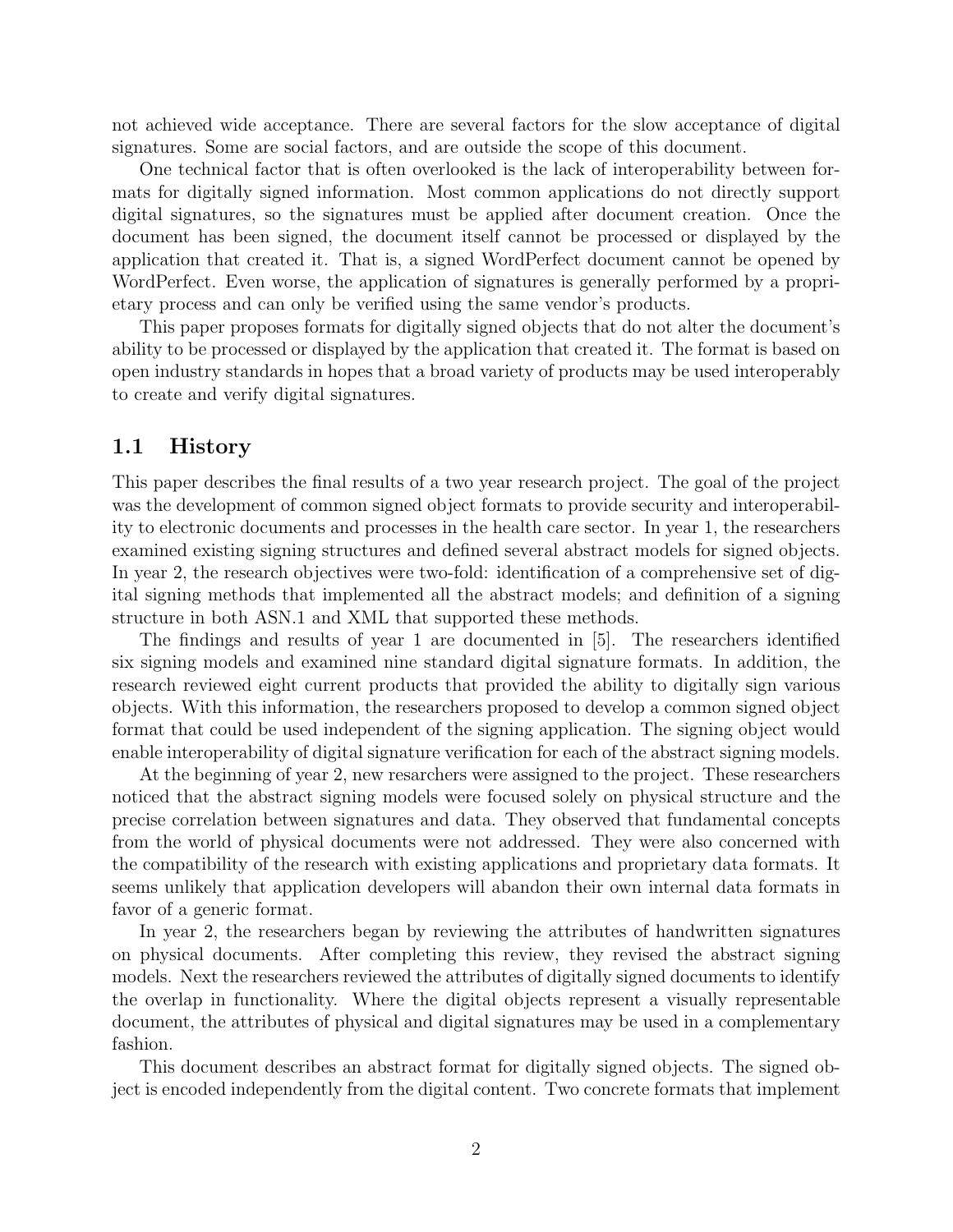the abstract design are defined using standard ASN.1 and XML constructs.

# 2 Attributes of Physical Signed documents

A description of the features of a physically signed document should be reviewed in order to provide the parameters needed to determine what capabilities need to be supported by an electronically signed document. This will help map the physically signed documents to electronically signed documents.

The physical act of signing a document by hand demonstrates the intent of the signer to legally accept the information within a document associated with their signature. In general, each person that physically signs part or all of a document uses a unique mark to indicate their intent to accept specific information within a document. This unique physical mark must contain enough information so that it can be traced back to the creator of the mark using methods such as handwriting analysis or notarization by a trusted third party.

#### 2.1 Visual Context

The visual context of a physically signed document is the only point of reference that verifiers of a signed document have to derive their interpretation of the information being relayed in the document including the acceptance by the document's signers. Some of the visual queues that are found in physical documents are handwritten corrections, location of specific information (date, who received copies, etc.), and the intent of the signer.

The location of dates contained within the document implies different things associated with that date. The date in the heading of a document generally indicates the creation date of the document. The date next to a signature generally indicates the date the signer signed information within the document. The visual queues associated with a signature, including its location within a document, are very important in determining the information signed by a signer. The signature at the end of the document generally indicates the signer accepts all the information within the document. The initials at the side of a handwritten modification generally means the signer accepts the modification. A signature on a line labelled "witness" indicates that the signer is only attesting to fact that they observed someone else sign the document. Signatures are frequently placed in signature blocks that contain text of the form "I hereby affirm that . . . ", providing explicit information about the signer's intent.

### 2.2 Linking Content to Signatures

The visual context of a physically signed document has limitations, however. A verifier of a signature on a physically signed document may find it hard to determine which information was present when a signer applied their signature. A skilled malicious person may be able to add, delete, or modify information within a signed document through various techniques after a signer has applied a signature; because a physical signature lacks the capability to explicitly map a signature to the information covered by the signature. In addition, the verifier can have difficulties determining what information the signer was intending to sign. Did the signer mean to sign the original or modified verbiage of the document? When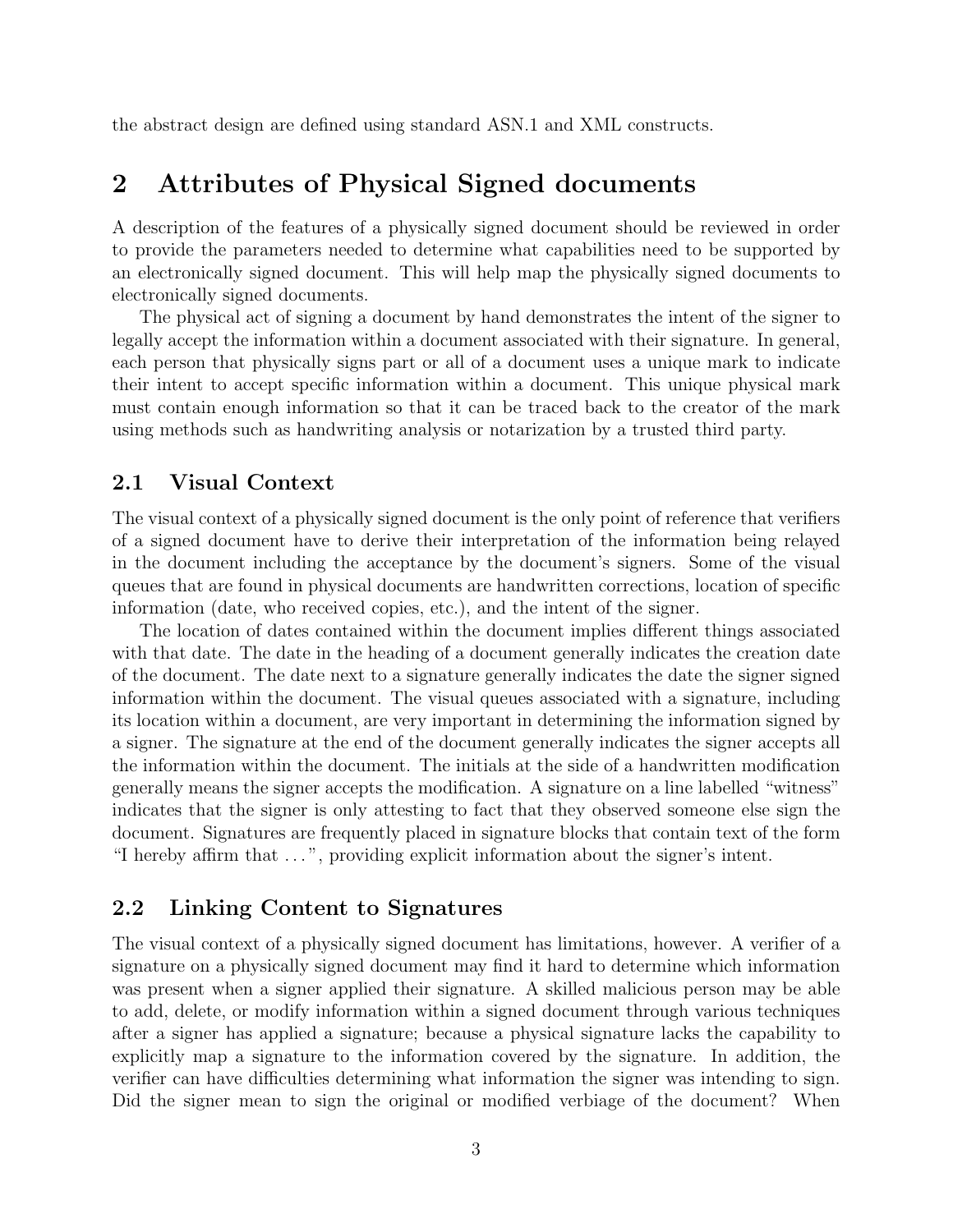multiple signatures are present in a document, the mapping of the information covered by a specific signature or signatures becomes even more complex. Is the pricing information covered by the sales representative's signature, the sales manager's signature, or both?

With physical documents, it is possible to make changes to the document after signatures have been applied. The verifier cannot always discern which information was placed on the document before the signature, and which information was added at a later date. Of course, the signer was only attesting to the information that was present at the time the signature was applied.

Handwritten corrections and annotations to a type-written, physical document are generally easy to detect and usually have some indication, like the initials, of the modifier and acceptance of the information. The location of a document's information implies much about the specific information.

### 2.3 Strength of Signature Verification

While people are comfortable with handwritten signatures, few can effectively evaluate the validity of a signature. This task depends upon handwriting analysis which is an inexact science. High profile fraud cases, such as the recent "Hitler Diaries", show that even the experts can be fooled. For the average person, handwritten signatures are accepted on an initial identification that a person is who they claim to be and by simple visual inspection of the signature. Only when the authenticity of a signature is brought into question to settle a dispute does rigorous analysis of a person's identity and signature take place.

#### 2.4 Signature and Document Separation

When a document is signed in the physical world, the signature or signatures physically become part of that document. Wherever the document travels, the signature(s) on the document will go with it. So, there is a concept of not being able to physically separate the signature(s) on a document and the actual document which was to be signed. In general, a signature and the document associated with it are physically stored together. The physical inseparability of the document and its signature(s) provides a level of assurance both to the signer and verifier. The signer has the comfort of knowing that his signature cannot be easily removed from the document without some method of forgery. Likewise, the verifier of the document's signature is assured that a signature on a document is somehow associated with the information contained in the document. The verifier only has to interpret the information that was signed and its meaning but does not have to collect and/or construct the information because the signature and document are physically together.

# 3 Signing Models for Physical Signed documents

The requirement for signatures on electronic documents is not new. The goal of these processes is to support information flow models that currently exist in the physical world. In this section we will describe six increasingly complex usage models for signed documents.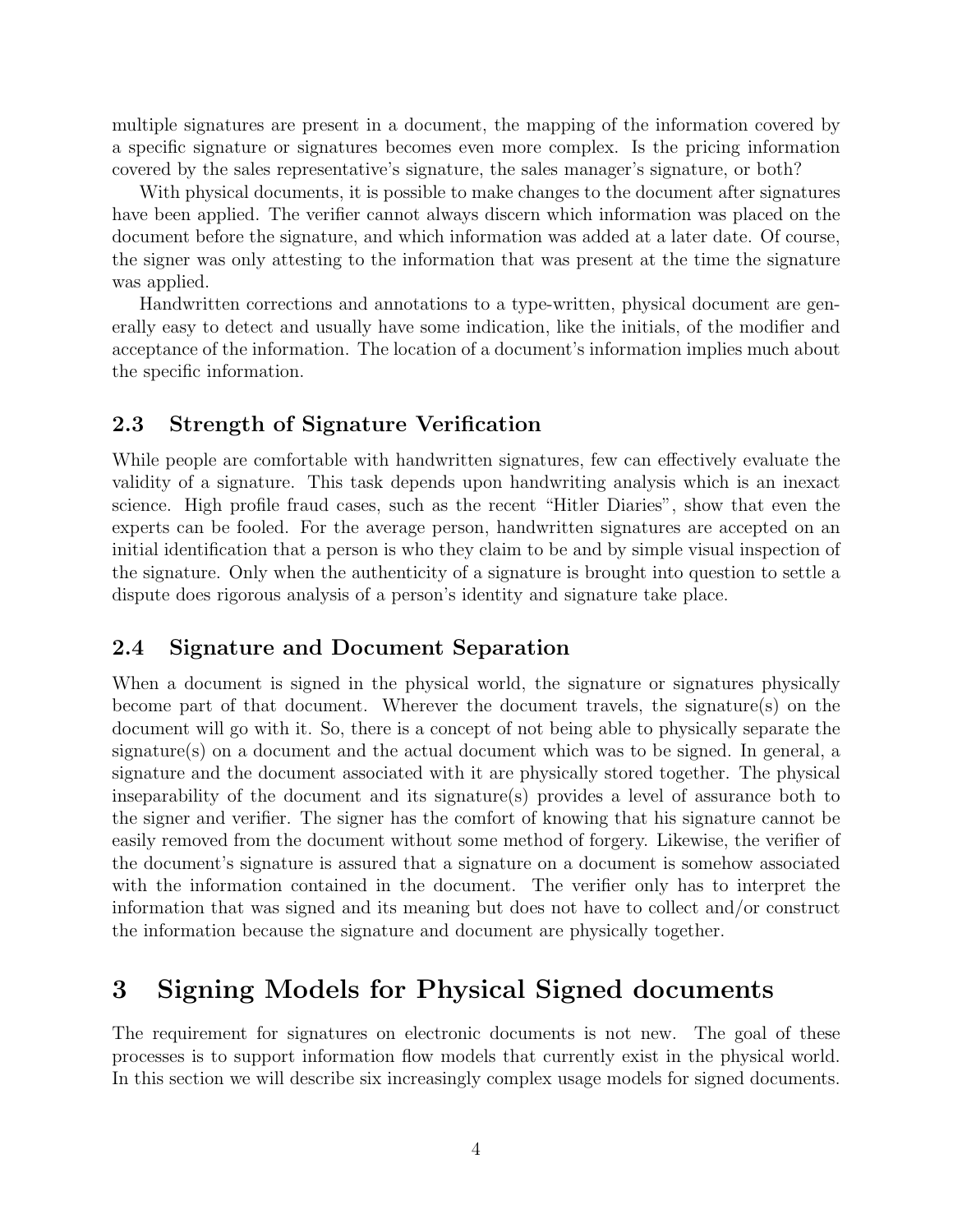| Patient: John Smith<br>Date of X-ray: January 2, 2000<br>X-ray read by: Dr. Mark Greene<br>Assessment: Broken collarbone |  |
|--------------------------------------------------------------------------------------------------------------------------|--|
| $\mathcal{L}_{\text{Signed}}$ : Dr. Mark Greene                                                                          |  |

Figure 1: Annotated X-ray Signed by a Physician

The simplest usage models assume only one signer. The most complex models support multiple signers, each representing different assertions, and the document may change at every stage until the final signature is applied.

# 3.1 One Signature

The simplest usage models for signatures address situations where only one party needs to sign the document.

### 3.1.1 Simple Single Signature

This is the simplest usage model and applies where a single individual signs the complete set of information contained in a form, a letter, or a file. Figure 1 shows an annotated X-ray signed by a physician as an example of how this signature type is used in the health care industry.

### 3.1.2 Single Signature, Selected Content

This usage model applies where a single individual signs a selected subset of the information contained in a form, a letter, or a file. In many cases, a form contains a mixture of content from multiple sources. The signer cannot attest to all of the information on the form, only a certain portion. An example of this is shown as Figure 2. The signer is attesting that he will pay the amount shown in the completed total. The signer is not attesting that prices on the receipt are appropriate!

# 3.2 Multiple Signatures, Static Content

Many paper processes require multiple signatures. This adds new levels of complexity, since different signers may be attesting to different information.

### 3.2.1 Simple Multiple Signatures

This usage model applies where multiple individuals sign the complete set of information contained in a form, a letter, or a file. In this case, the individuals sign exactly the same set of information and all modifications to the information are made before any of the individuals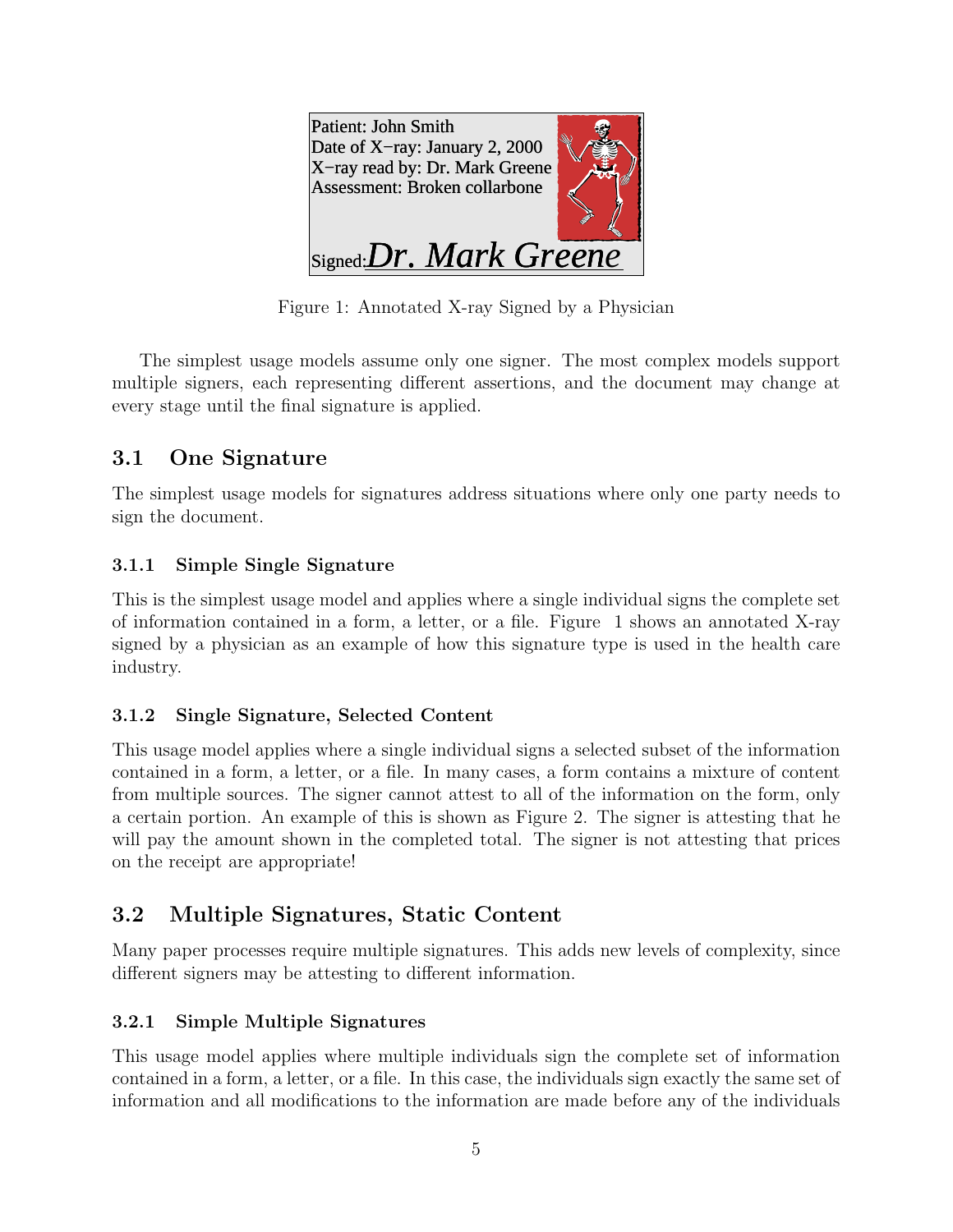| Invoice:                                                        |                                    |           |
|-----------------------------------------------------------------|------------------------------------|-----------|
| $\mathcal{D}_{\cdot}$                                           | stethoscopes $\lozenge$            | \$200.00  |
|                                                                 | microscope $\frac{\mathcal{L}}{2}$ | \$995.00  |
| Total                                                           |                                    | \$1195.00 |
| I agree to pay the total amount shown above:<br>Dr. Mark Greene |                                    |           |

Figure 2: A Signed Credit Card Receipt

| Patient: John Smith<br>Date of X-ray: January 2, 2000<br>X-ray read by: Dr. Mark Greene<br>Assessment: Broken collarbone |  |
|--------------------------------------------------------------------------------------------------------------------------|--|
| Signed: Dr. Mark Greene<br>Signed:Dr. Sally Jones                                                                        |  |

Figure 3: Annotated X-ray Signed by Two Physicians

sign the information. This implies that each signer is acknowledging only seeing the set of information signed, not the fact the other signatures are present. Figure 3 shows an annotated X-ray signed by two physicians as an example of how this signature type is used in the health care industry.

### 3.2.2 Simple Hierarchical Signatures

This usage model applies where multiple individuals attest to the same set of information plus the set of previously applied signatures. This usage model is important when a document must be reviewed and signed in a specific order, but reviewers cannot change the content. In this case, the individuals all sign the same set of information, with later signatures also signing previous signatures. This indicates that the document is both complete and entirely correct before any signatures are applied.

The first signer signs the basic set of information on the document. The second signer signs the basic set of information along with the first signature. The third signer signs the basic set of information along with the first and second signatures, and so forth. If a subsequent signer finds an error, the information must be modified and the process starts from the beginning. Figure 4 shows an example hospital purchase order signed by the requester and two levels of hospital management.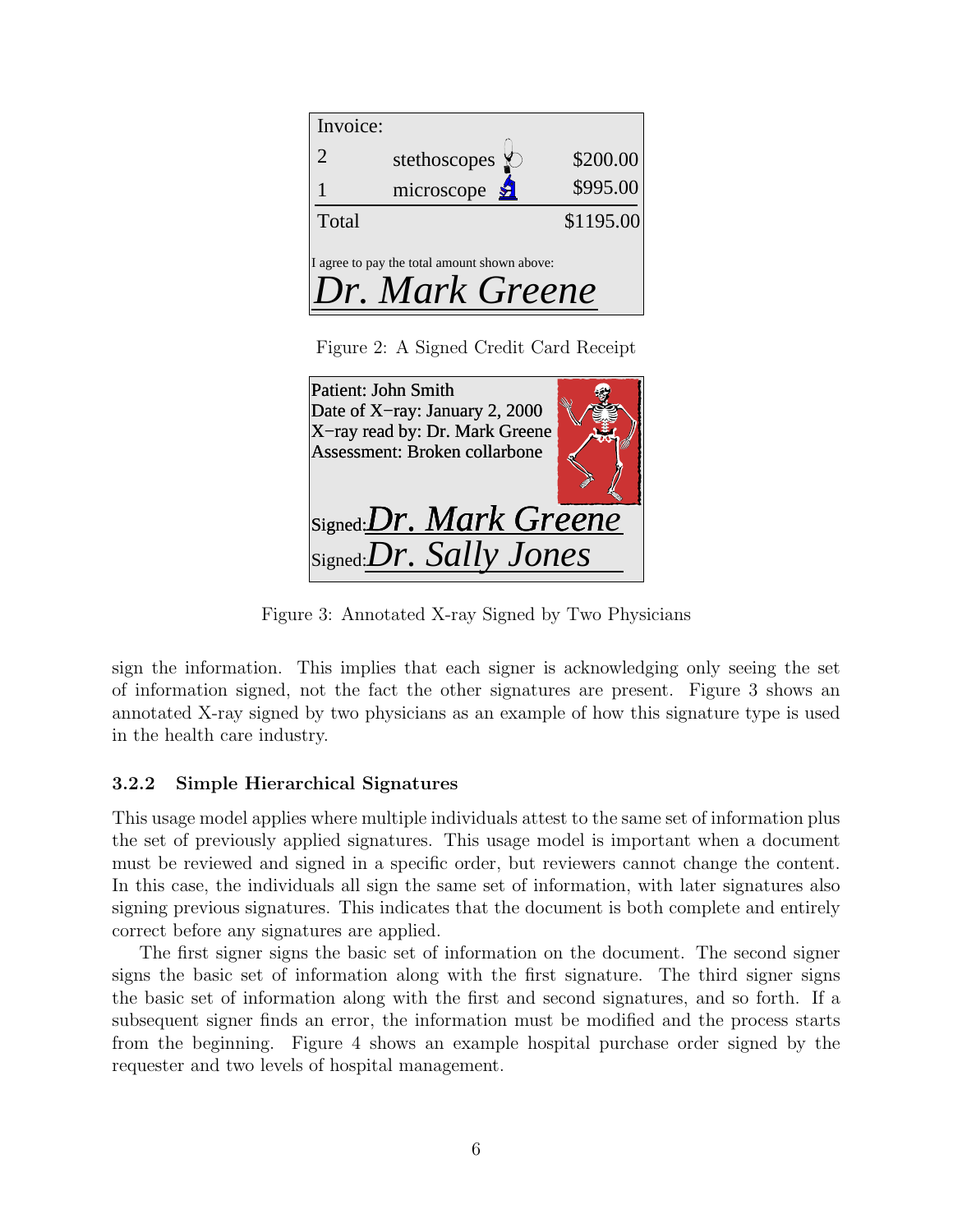| Purchase Order:                                        |                                  |           |
|--------------------------------------------------------|----------------------------------|-----------|
|                                                        | Magnetic resonance imaging (MRI) | \$150,000 |
| $R_{\text{Requester's Signature}}$ : $Dr. Mark Greene$ |                                  |           |
| Unit Approval:                                         | Dr. Sally Jones                  |           |
| Hospital Approval:                                     | Dr. Marcus Welby                 |           |

Figure 4: Purchase Order with Multiple Hierarchical Signatures

| Applicant's Personal Information:                                                                  | <b>Medical History:</b>   |  |
|----------------------------------------------------------------------------------------------------|---------------------------|--|
| Name:                                                                                              | Date of Exam:             |  |
| Date of Birth:                                                                                     | Date of vaccinations:     |  |
| Place of Birth:                                                                                    | Physical restrictions:    |  |
| Physical problems:                                                                                 | Physician's participation |  |
| Mental problems:                                                                                   | recommendation            |  |
| Parent's signature:                                                                                | Physician's signature:    |  |
| Mr. Jack Jones                                                                                     | Dr. Mark Greene           |  |
| Athletic participation: (Approved)Denied<br>Athletic director's signature:<br>Barbara Black, Ph.D. |                           |  |

Figure 5: Application to Participate in Athletic Programs with Separate Signatures for Different Parts of the Application

### 3.3 Multiple Signatures, Dynamic Content

In truth, very few physical documents that require multiple signatures have static content. Multiple signatures imply that multiple people are reviewing and approving the content. The reality of such a workflow is that later signers will wish to modify or amend the content of the document. In this section, we define two usage models where the content is changing.

#### 3.3.1 Multiple Signatures, Selected Content

This format applies where multiple signatures appear in one document, but each signature applies to selected content from the document. The selected content may include previous signatures where appropriate. Figure 5 shows an example athletic program participation application where each signer is responsible for the signing different information.

Mr. Jones and Dr. Greene are signing disjoint sets of information; Mr. Jones is attesting to the personal information and Dr. Greene is attesting to the medical history. Ms. Black is actually attesting to an overlapping set of information: Mr. Jones' and Dr. Greene's signatures, as well as her own approval of the application. (She cannot attest to the contents of either the personal information or medical history, but may be attesting that those sections were completed.)

The content of the document evolves between applications of signatures; it is not stable.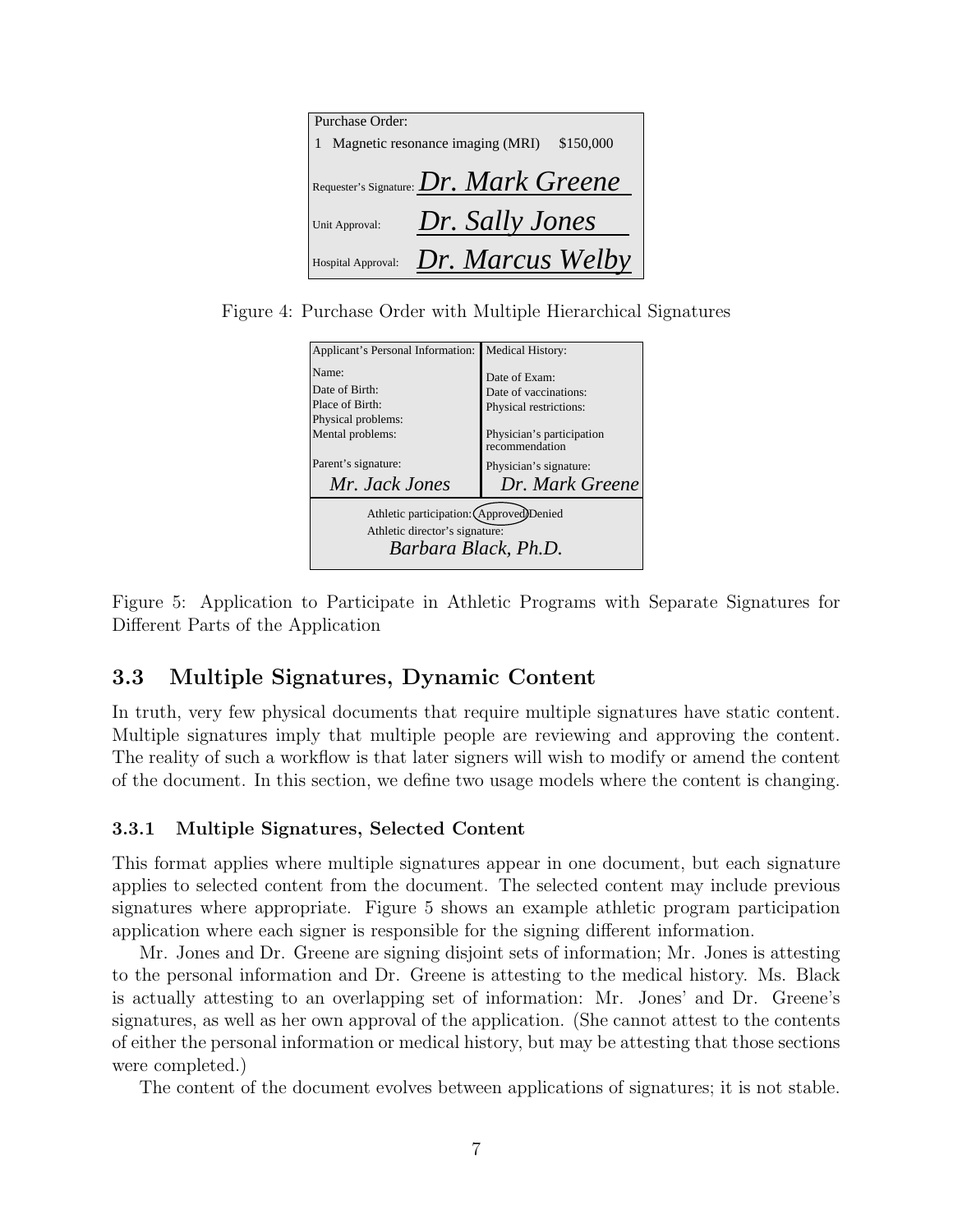| Purchase Order:                        |                    |
|----------------------------------------|--------------------|
| $100^{75}$ <sup>J.R.</sup> stethocopes | $$5\,995$ M.B.     |
|                                        |                    |
| Requester's Signature: $John$ White    |                    |
| Unit Approval:                         | <b>Judith Redd</b> |
| Hospital Approval:                     | Mark Byer          |

Figure 6: Purchase Order with Multiple Signatures and Dynamic Content

Mr. Jones supplies the personal information before signing it. Dr. Greene fills in the medical history before signing his section. Ms. Black must indicate her approval (or disapproval) by circling the appropriate information before she signs the form.

In this case, Ms. Black's signature is hierarchical but Mr. Jones' and Dr. Greene's are not. That is, Ms. Black cannot approve the application without signatures from a parent and doctor. However, the doctor may be first or second to fill in his information.

Note that Ms. Black cannot modify any of the information in Mr. Jones' or Dr. Greene's sections of the document. Each of the signers completes their own section of the document and does not change other fields. If Ms. Black had noticed a mistake, she would have to restart the entire process.

#### 3.3.2 Multiple Signatures, Information Modification

This usage model applies where one document contains multiple signatures but signers can unilaterally modify (add/remove) information prior to signing. This information may be covered by one of the previous signer's signatures.

For example, consider the purchase order in Figure 6. Mr. White has drafted a purchase order for 100 stethoscopes. However, Ms. Redd has reduced the quantity to 75 stethoscopes before she signed off on the procurement. Finally, the purchase price was adjusted when the final order was placed to reflect a negotiated discount before Mr. Byer placed the order.

Mr. White initiates the order to fulfill a perceived business requirement. His signature indicates that he believes the equipment is needed and that he estimated (or confirmed) the listed price. Ms. Redd has modified the purchase request to indicate that only 75 stethoscopes are really required or that the institution can only spare funds to cover that quantity. Mr. Byer accepts that 75 stethoscopes are required based on Ms. Redd's signature, but recalculates the final price using his own pricing schedules or preferred sources.

# 4 Attributes of Electronic Signed Documents

The electronically signed documents must minimally support the attributes of physically signed documents, so that all the capabilities of physically signed documents can be captured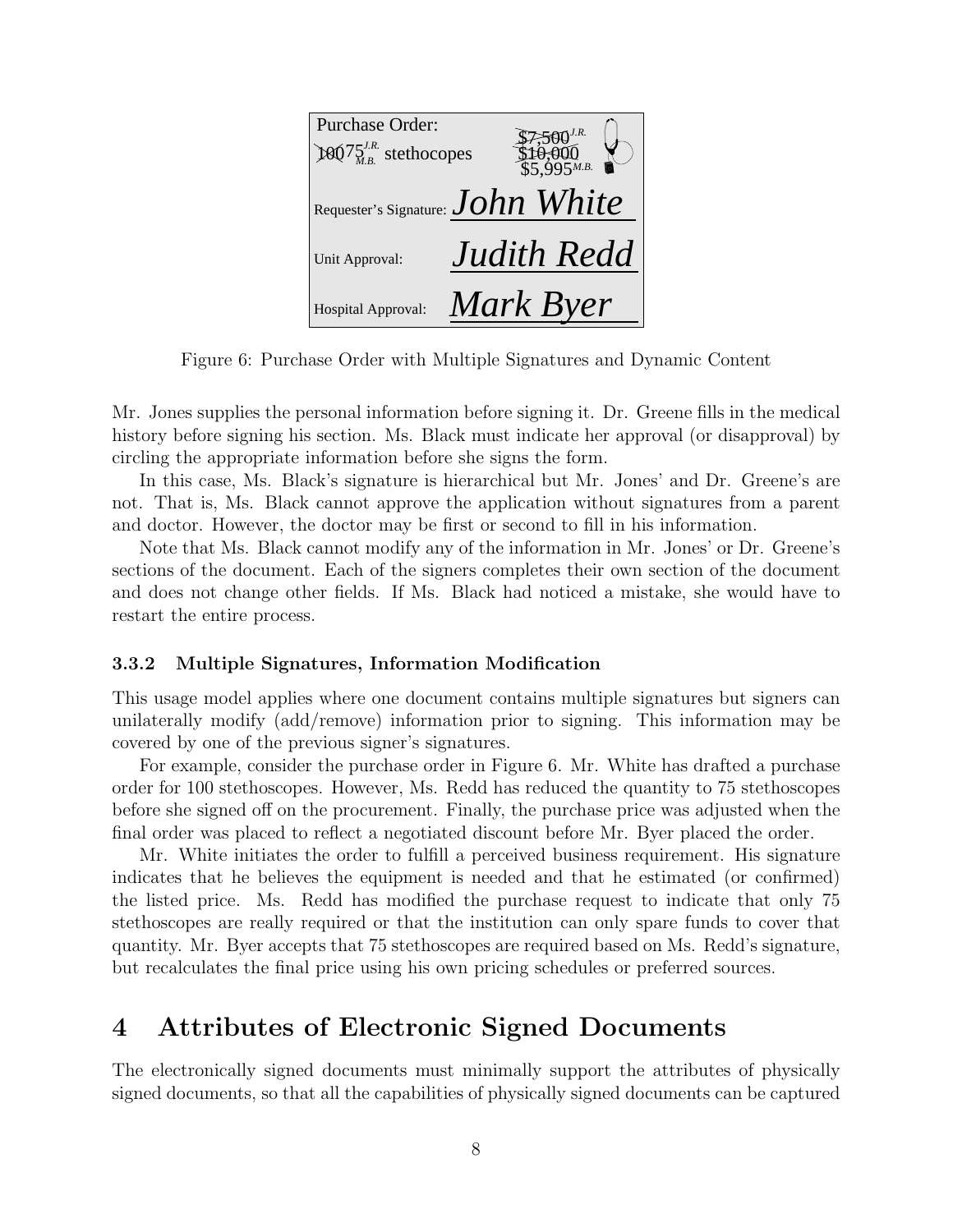and the signatures can fit into a legal framework based on physical signatures.

### 4.1 Context

The context of a digital signature has two aspects: the first is the electronic context, the second is the visual context. In combination, these aspects capture the intent of signer by the electronic signature. Unlike a physical signature, where the signer is in control of the instrument used to create a unique mark, the signer must depend a device to create the electronic signature correctly. What prevents the device from creating a signature without the signer's knowledge? In general, a pen cannot create a mark without an external manipulator such as a person.

#### 4.1.1 Electronic Context

A digital signature is generated using a specific stream of data as an input. The signature cannot be verified without precisely reconstructing the data input stream. Digital signatures may be generated over an object as a whole, or may be generated over a subset of the data. Data that falls outside the signature input stream may be modified, deleted, or added without affecting the digital signature. Clearly, the digital signature cannot be construed as making any assertion regarding data outside the input stream.

We will refer to data included in the input stream as the electronic context of a signature.

### 4.2 Visual Context

A signer cannot examine the data which is contained in the input stream. In the electronic world, everything is represented in ones and zeros, which are not easy for a human verifier to interpret visually. As a result, the signer and verifier of an electronically signed document generally will need to rely on a device to render the document for interpretation. The signer is attesting to information that is displayed within the application that created or modified the signed object. The verifier evaluates that attestation on the basis of the object's displayed characteristics. As with physical documents, both the signer and verifier are primarily concerned with the visual context of their signature.

The electronic world does add some complexity here because two different electronically signed documents may render the same visual representation. Conversely, an single electronically signed document may be rendered into different visual representations depending on the device used to render the document. If the visual representations of a document are different for the signers and the verifiers, there is a risk that the signers' intentions in signing the document will not be properly conveyed to the verifiers.

So, the suitability of an application for use with digital signatures must be considered. While independent of the digital signature mechanisms, the consistent rendering of electronically signed documents is critical to the correct interpretation of a signature.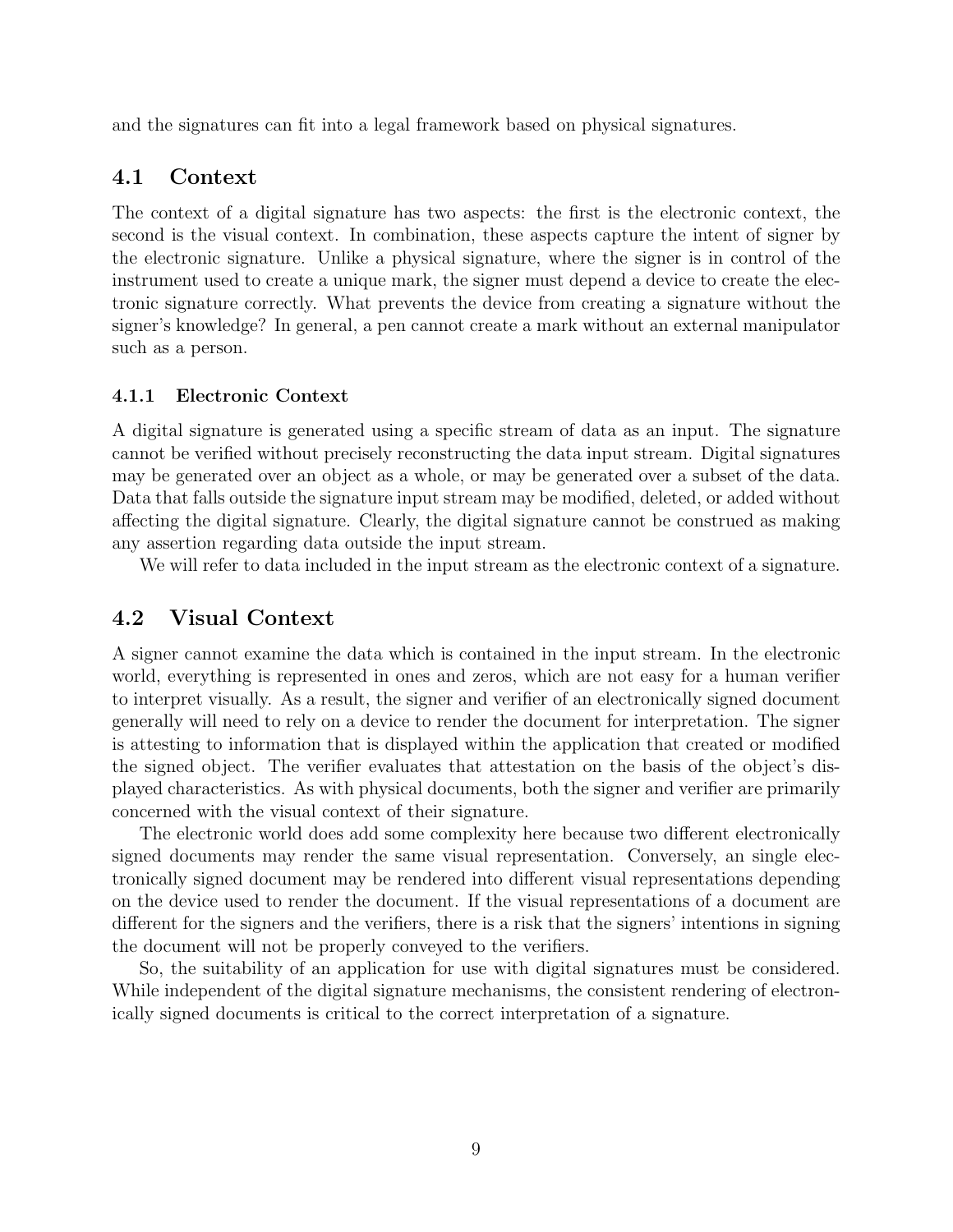### 4.2.1 Contextual Conflicts

The electronic context and visual context of a document are evaluated independently. When the two contexts are in conflict, the verifier can only depend upon the intersection of the two contexts. It is critical that the signature verifier reconstruct the electronic context of a signature, and verify that it is consistent with or is a superset of the visual context.

### 4.3 Multiple Signatures with Different Context

For electronically signed documents that contain multiple signatures, it is required that each signature be generated over the same information. This is the feature of the signature providing integrity over the information which is signed. However, the smallest change to an electronically signed document requires all of the signers to generate their signature over the modified document. If a change occurs in a physically signed document, the signatures already on the document to not automatically become invalid. This could provide convenience to all the signing parties because they do not have to sign the new, modified document. However, if the modifications are not obvious, such as adding a zero to the end of a dollar amount, the verifier of the signature(s) on the document may not know that one or more of the signers may be unaware of the change to the document.

### 4.4 Shorthand Mechanisms for Document Modifications

In electronically signed documents, a mechanism to capture a simple change to a document is not as straightforward as with physically signed documents. As noted in section 2.1, it is generally accepted that initials of all signing parties of a physical document next to the modification within a document indicates acceptance of the change by the parties. This provides a shorthand mechanism to handle modification of a document without regenerating the document with the updated information. Currently, there is not an equivalent mechanism in electronically signed documents because one of the features of electronically signed documents is the integrity of the information that is signed. If the information associated with a signature has been modified in anyway, the signature will not verify properly.

### 4.5 Signature and Document Separation

The ability to separate a signature and the document and information associated with it is easily done with electronically signed documents. Unlike with physically signed documents where the signature is stored with the document and information associated with it, electronically signed documents do not necessarily require a signature and the associated document and information to be stored together. Because the information used to generate a signature may not be located with the signature, the verifier of the signature may have to gather the information needed to verify the signature. The information may not be available to the verifier, in which case the verifier would be unable to verify the signature. On the other hand, having the ability to separate the signature and document provides the flexability to manipulate these two pieces of information. A document can be reviewed without revealing the parties involved and only when a signature is necessary is it provided to a verifying party.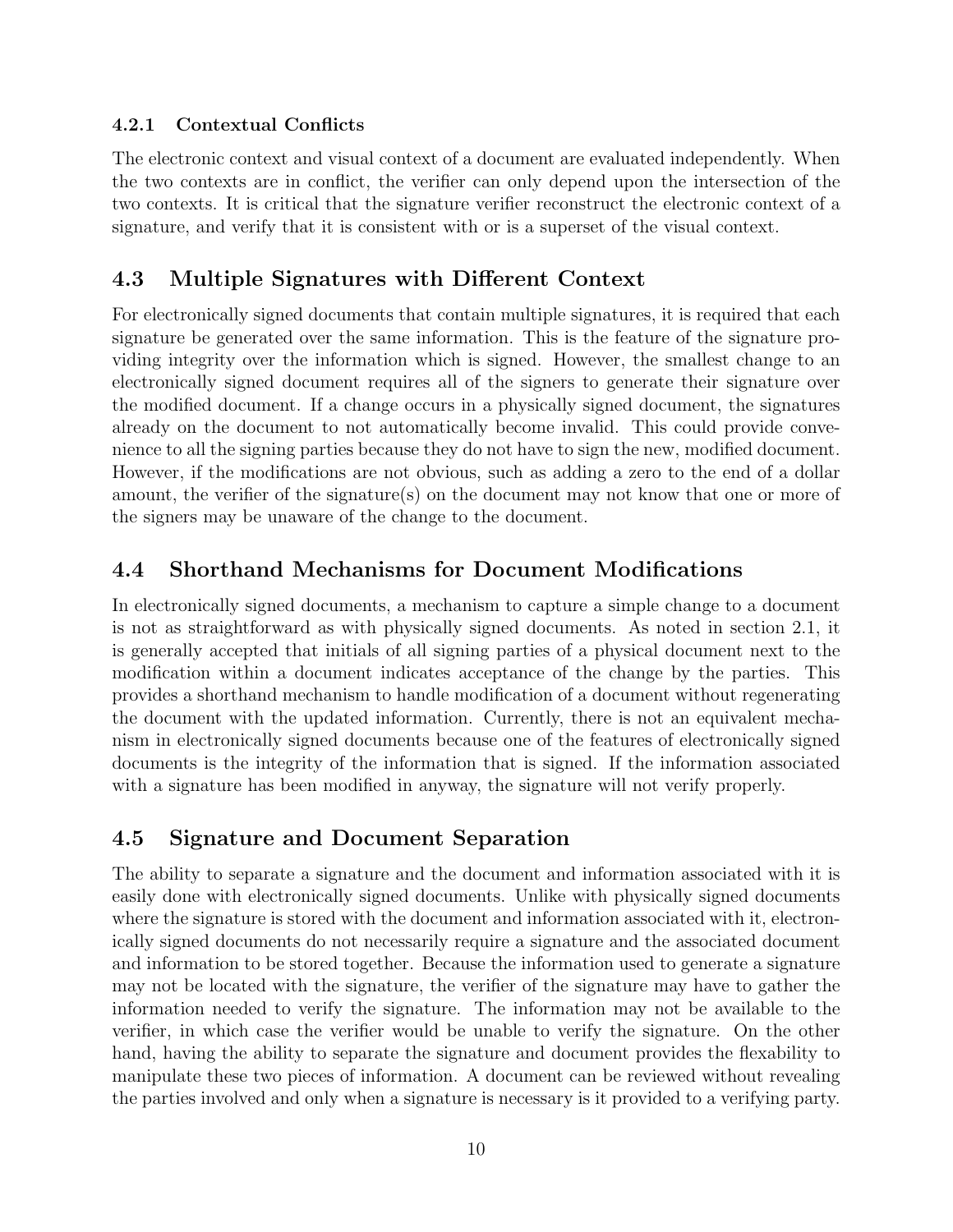# 5 Electronic Signing Models

Electronic signatures can be used to provide many of the properties that are available with physically signed documents. Some of the properties that are provided by physically signed documents do not map to electronic signatures very well, however. On the other hand, some properties that are not available with physically signed documents can be implemented with electronic signatures.

### 5.1 Signature Verification

As was mentioned in section 2.3, it is not possible for the average person to verify that a signature on a piece of paper is not a forgery. With digital signatures, however, a verifier's computer can check that the signature on the document was actually created by the person who appears to have signed the document.

A digital signature is generated by computing a cryptographic hash (thumbprint) of the information to be signed and then protecting that hash using a private key that belongs to the signer. The verifier, who possesses a copy of the signer's public key can verify that the document was signed using the signer's private key. Since the signer is the only one who possesses the private key, only the signer could have created the signature.

Another feature of digital signatures is that they provide integrity protection. If any part of the document is changed after it has been signed, the signature will not verify. As a result, a user who verifies the digital signature on a document can not only determine the identity of the signer, but can also ensure that the document has not been changed since it was signed. As was mentioned in section 2.2, this is not necessarily the case with physically signed documents.

Even though changes can not be made to the document without invalidating the signature, it is still possible to support dynamic content with digital signatures. In order to do so, however, it is necessary to maintain multiple copies of the document. If the second signer of a document makes changes to the document before signing it, a copy of the original document must be maintained in order to be able to verify the first signer's signature. This copy may be in the form of a complete copy of the document or may be a description of the differences between the two versions of the document. By maintaining two copies, one can not only verify both signatures, but one can also unambiguously determine what the document looked like when it was signed by each signer. This is a useful property that may not always be available with physically signed documents.

### 5.2 Complete vs. Selective Data Coverage

With many physically signed documents, visual context plays an important role in the interpretation of the meaning of the document. In some cases, a signer may not be attesting to all of the information in a document. In a physically signed document, this may be conveyed by the location in which the signature is placed. The signature may, for example, be placed in a "signature block" that states "I affirm that the information in boxes 1 - 5 above is correct to the best of my knowledge."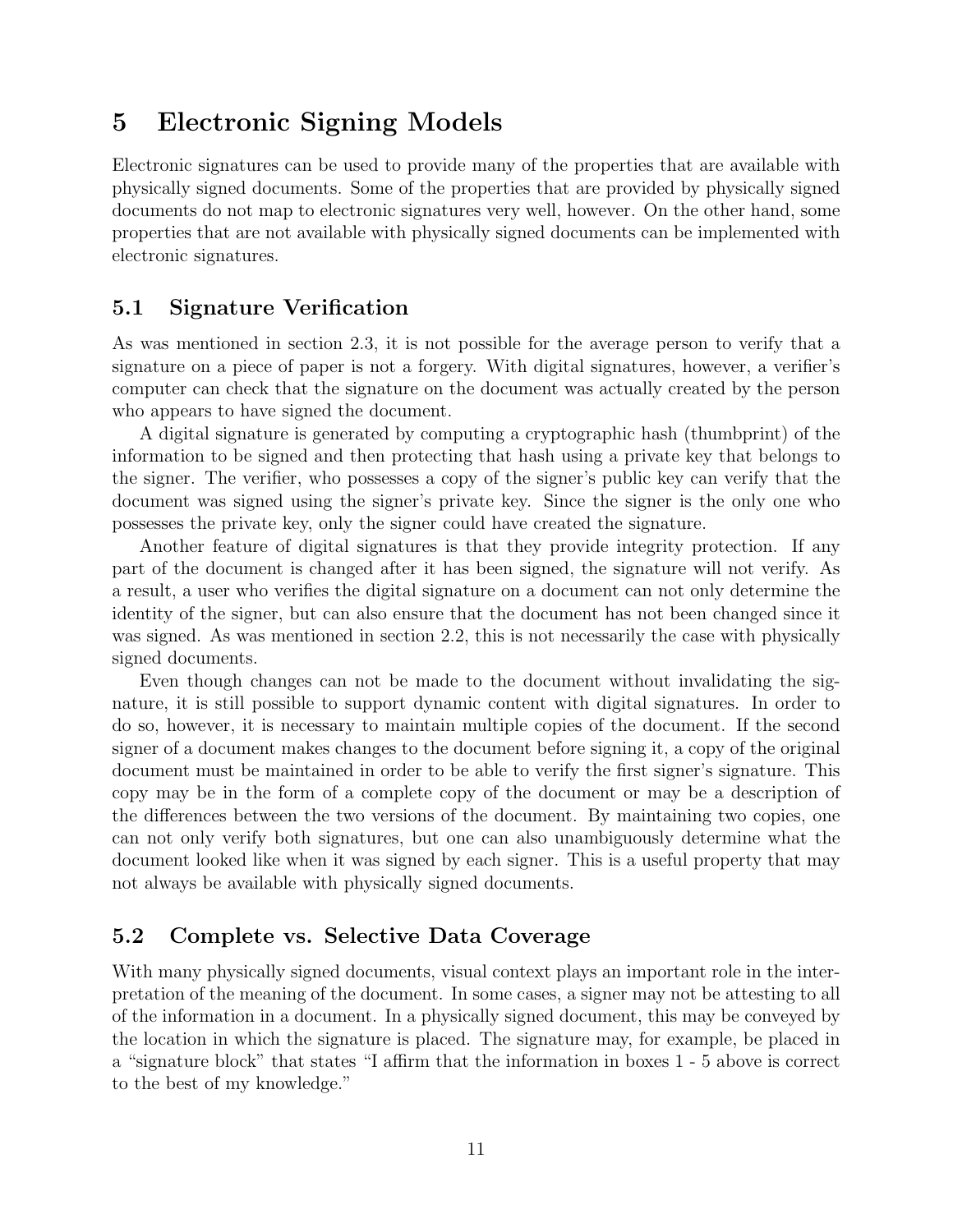With digital signatures, it is possible to sign only a portion of a document. When a cryptographic hash is computed, it can be computed over any subset of the document that the signer wishes. By signing only those portions of the document to which the signer is attesting, the signer can ensure that there is no ambiguity about what was being signed.

The problem with this approach, however, is that the signature verification is being performed by a computer, not by the person who will be relying on the signature. It is very difficult, in general, for a computer program to convey to a human user what subset of a document has been digitally signed and what portion of the document has not been signed.

One solution to this problem is to take advantage of the visual context notion from physically signed documents. When a user signs a document, that user can place a mark on the document at the place in the document that he or she intends to sign it. This mark could be a graphical image of a handwritten signature or simply the signer's type-written name. The resulting document, with the signer's mark, would then be digitally signed. The digital signature would allow the verifier to determine that the document being verified is the one that was signed by the signer and to verify the identity of the signer. The visual context surrounding the signer's mark could then be used to determine the signer's intent.

#### 5.3 Encapsulated Signed Data vs. Detached Signatures

With physically signed documents, the signature is applied to the document and then becomes a part of the document. A digital signature, on the other hand, may either encapsulate the object that has been signed or be stored separately from the object. When the digital signature encapsulates the signed object, this most closely models physically signed documents. Encapsulating the signed object with the signature provides some degree of convenience. The signed object may easily be stored or transferred as a single object.

The problem with encapsulating the signed object within the signature is that the resulting object can no longer be processed by the signature unaware application that was used to create the object. For example, if the contents of a WordPerfect file is signed, and the result is written to a file as a single object, the resulting file can not be read by the WordPerfect application. The signature information would have to be stripped from the file before the WordPerfect application would be able to process it.

Unlike with physically signed documents, a digital signature may be stored separately from the object that was signed without diminishing the binding between the object and the signature. If the digital signature is stored as a separate, detached, object from the object (e.g., document) that was signed, then the object that was signed can still be read by signature unaware applications. This means that the document processing application would not need to be modified to handle signatures. Signature processing could be handled separately, by a different application, and users who did not have the signature verification software could still read the document.

The drawback to detached signatures is that it requires two separate objects, the signed document and the signature, to be maintained separately. The signature by itself is useless and the document by itself bears no indication that it was ever signed.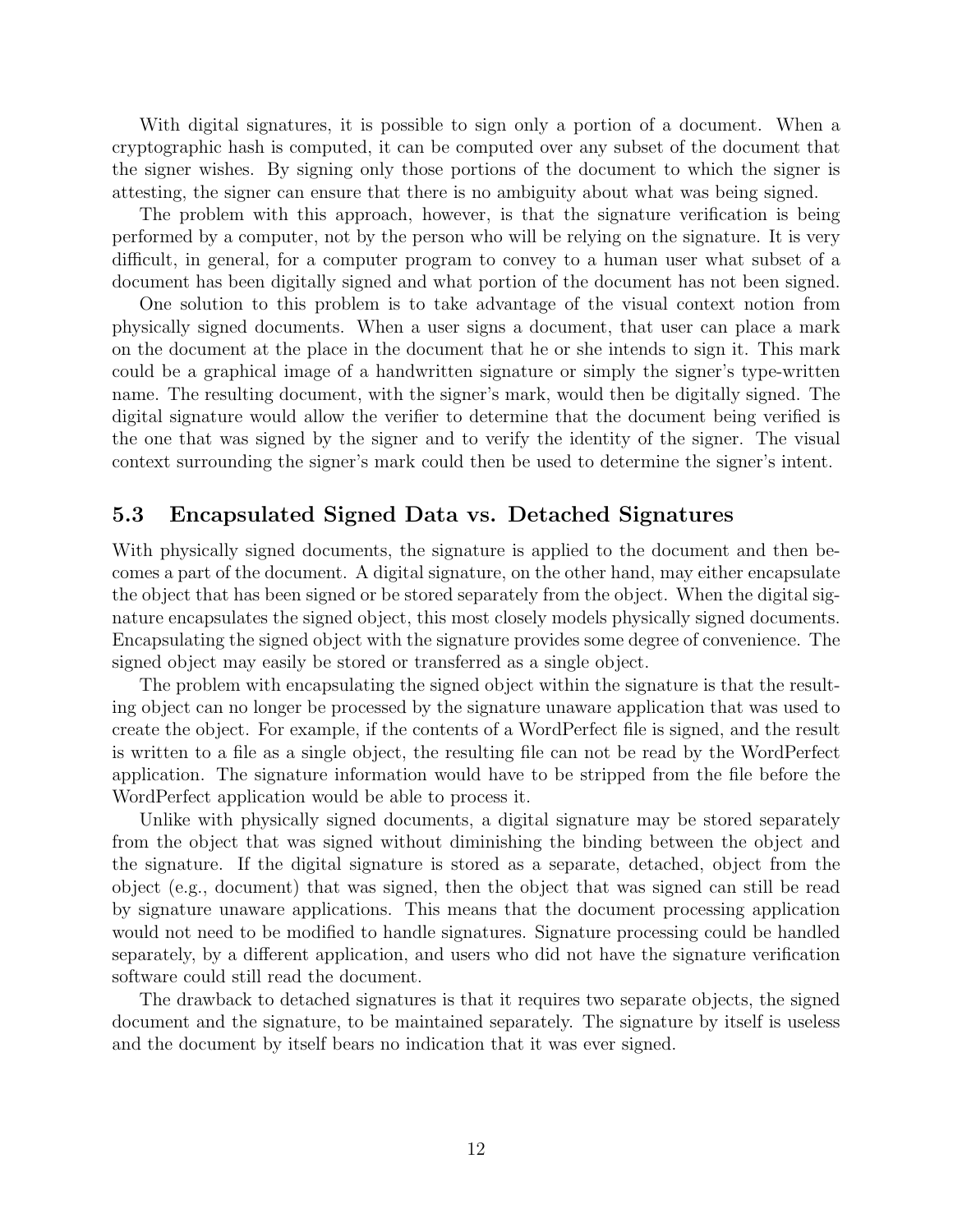# 6 An Abstract Format for Digital Signatures

In this section we will derive an abstract format for digital signatures. We will select attributes for the format to satisfy the following requirements:

- 1. the object covered by the digital signature may be created by any application, and the processing of this object must be unaffected by the signature;
- 2. the context of the digital signature must be clear; and
- 3. all the abstract signing models must be supported.

### 6.1 Maintaining Application Independence

To maintain application independence without affecting processing, we will take advantage of the physical separability of digital signatures. There is no requirement that the digital signature and the signed object be combined. This imposes a penalty in increased overhead, since the system or user must manage two linked objects. We believe the ability to create and modify signed objects with applications that are not signature aware is adequate compensation for this cost.

To achieve this goal, we will use detached signatures exclusively.

### 6.2 Clear Signature Context

As defined above, the signature context is the intersection of the electronic context and the visual context of a signature. Electronic context is difficult to demonstrate to users. On the other hand, all users are familiar with visual context. Signature context would be clearest if we could ensure that the intersection of the electronic context and the visual context of a signature is always the visual context.

This may easily be achieved through over-signing. If the electronic context is the entire object, the visual context must be the intersection. As a result, we will require that every digital signature be calculated over the entire document as it exists at the time the signature is applied. We will depend upon forms and document designers to clearly indicate intent through visual context.

### 6.3 Supporting Hierarchical and Parallel Signatures

Some of the signing models described in this document support both hierarchical and parallel signatures. Where signatures are hierarchical, the order of signing is preserved and each signature covers the preceding signatures. Where signatures are parallel, the signatures attest to the same content, but not the signatures themselves.

There are few requirements (if any) for truly parallel signatures. In general, a document flows from one signer to the next. Order may not be important, but there is still a temporal order to the application of signatures. As we are depending upon visual context, it is important to ensure that the visual context be the same as the context of the signature.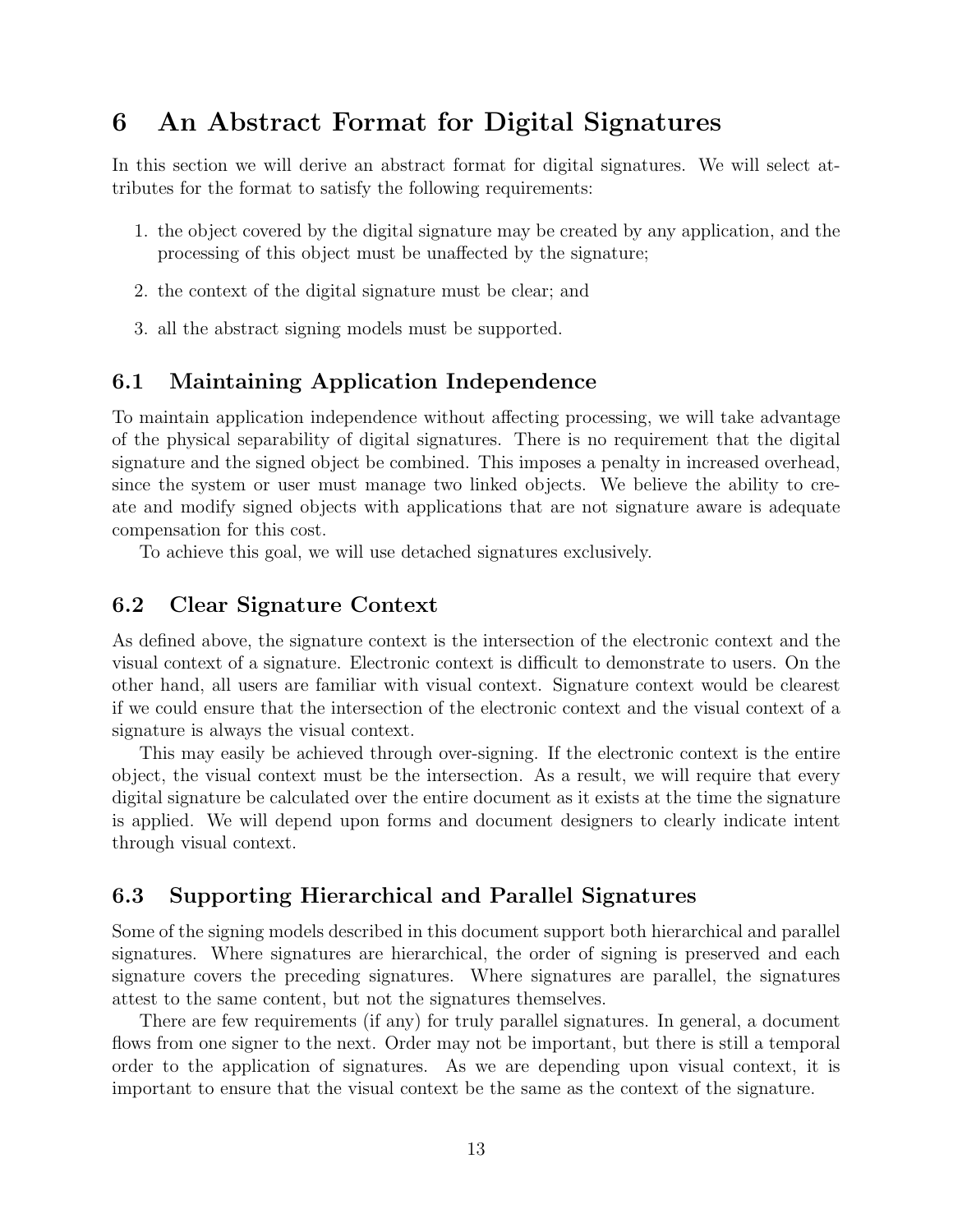The solution is to require all signatures to be hierarchical to the preceding signatures. Hierarchical signatures may be thought of as the temporal equivalent of over-signing. By insisting on hierarchical signatures, we can ensure that the visual context does not provide temporal information that is misleading.

### 6.4 Supporting Abstract Signing Models

Given detached signatures and over-signing, the next challenge is supporting all of the complex signature models presented in section 3. This is simpler than it sounds. With oversigning, we do not depend upon structure in the signature construct itself. All that is required to establish the context of the signature is reconstructing the contents of the document at the time the signature was generated.

#### 6.4.1 Archive Signatures and Corresponding Documents

The simplest and most straightforward solution assumes unlimited storage capacity. Each time a signature is created, the corresponding document is archived. A "current" copy remains available for processing. When a user decides to verify a particular digital signature, the signature verification module would verify the signature using the appropriate archived document. If the signature verified, the user could determine the signature context by opening the archived document in its native application.

While systems do not have unlimited storage capacity, this may be a viable solution for some cases. Storage has become relatively inexpensive. Thanks to 40 and 80 gigabyte hard disks, most desktop systems have sufficient storage to maintain several old copies of important files. Digital signatures are measured in kilobytes, so adding signatures to the equation should not present a problem.

Still, duplication of files lacks elegance and could have a severe impact as business processes increasingly migrate to paperless systems. Fortunately, more elegant and practical solutions exist.

### 6.5 Document Recovery Strategies

A more elegant solution maintains the current copy of the document along with sufficient rollback information to support file reconstruction for signature verification and determination of visual context. The rollback technique must reliably produce the same binary image so that the signature verifies using the reconstructed document.

#### 6.5.1 Application Specific Rollback

Rollback/history to support document reconstruction may be implemented using application specific commands if the application uses a distinguished encoding technique. Many applications maintain rollback information for the convenience of users; where applications expose this information this is an attractive solution.

Unfortunately, many applications use encodings that are not distinguished. In such cases, two different documents may be considered equivalent even though the binary encodings are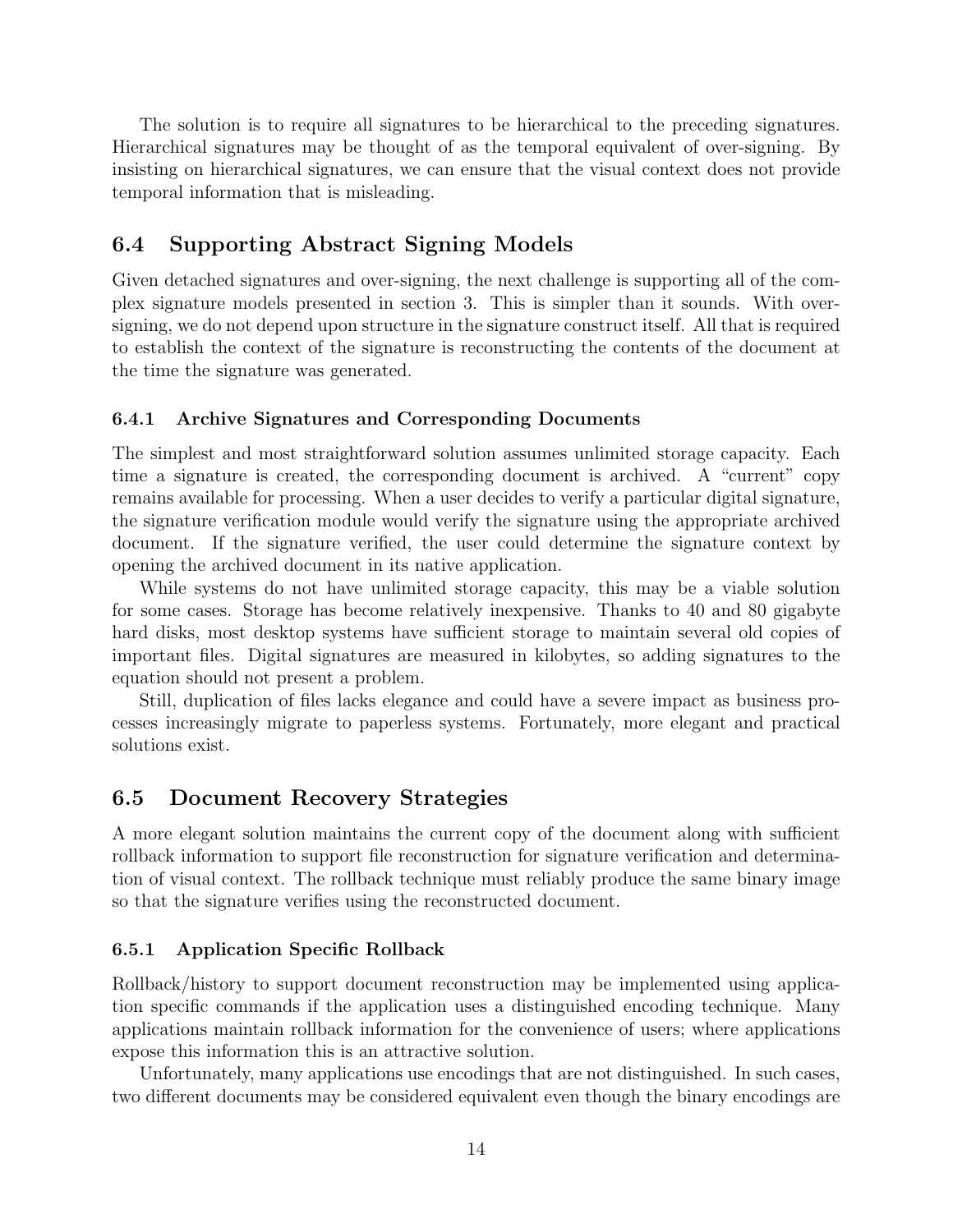different. For example, whitespace may be compressed in HTML documents. That is, the strings "Bob White" and "Bob White" are considered equivalent. Applications that use encodings that are not distinguished usually cannot rollback to the same binary image.

Even where applications use distinguished encodings, they may not expose rollback information. This forces us to an alternative solution, where rollback information is created independently from the application.

#### 6.5.2 Application Independent Rollback

Rollback/history to support document reconstruction may always be implemented using an independent binary differences program. The program must be used to maintain a history/rollback as the document evolves. The associated reconstruction program uses the binary differences to reconstruct the binary image at signing time. The user can then verify the signature and establish the signature context using the native application.

Application independent rollback is attractive because it provides a complete solution. Binary differences may be used even where the application does not employ a distinguished encoding technique. However, it should be noted that binary differences programs are far less mature than text-based differences programs.

# 7 Concrete Formats for Application Independent Digitally Signed Objects

In [5], two basic encoding techniques were identified for the formatting of digitally signed objects. The two techniques were the Cryptographic Message Syntax (CMS) and the eXtensible Markup Language (XML). CMS is a binary encoding technique based on Abstract Syntax Notation One (ASN.1) while XML is a text based encoding technique.

We begin this section by identifying the CMS features that are required to support the abstract structure described in the preceding section. Next we describe the XML-based analog to these features.

#### 7.1 CMS

The Cryptographic Message Syntax (CMS) is a widely used standard encoding for signed data [4]. The CMS syntax is defined using ASN.1. A number of encoding rules have been defined for data that is described using ASN.1, but CMS values must be generated using the Basic Encoding Rules (BER). The Distinguished Encoding Rules (DER) are a subset of BER, and are the most popular encoding rules for ASN.1-based data that is to be signed.

With CMS, a signed document may be encapsulated with the signature or the signature may be detached. As was noted in section 6, we consider detached signatures to be the most appropriate for the given application. A CMS message, when detached signatures are used, consists of list of signers. For the purposes of this application, each CMS message will contain exactly one signer. The signer's information in the message includes that signer's signature and, optionally, a set of attributes. The attributes are associated with the signature and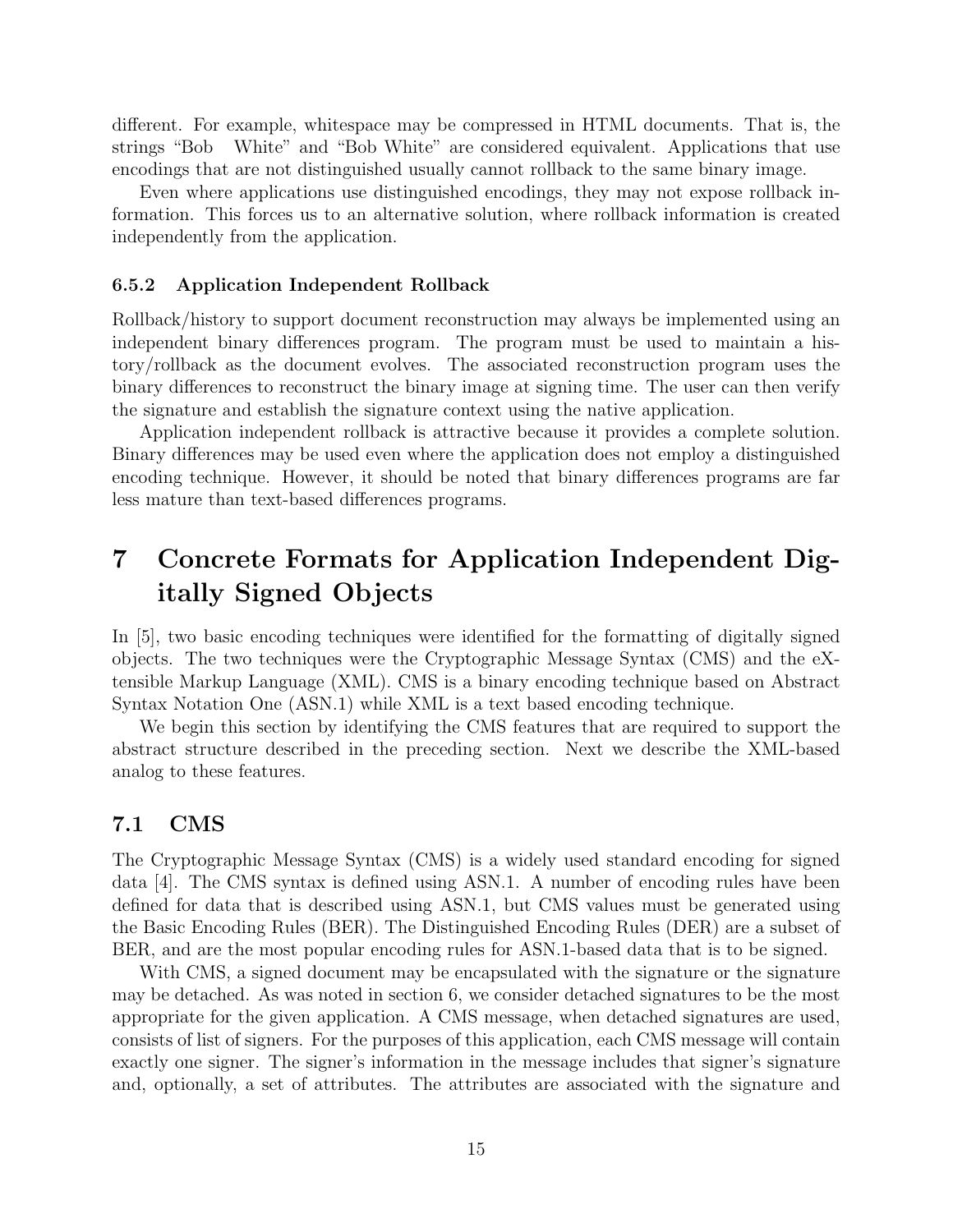may be either signed or unsigned. The signing time is one example of an attribute that can be associated with a signature.

CMS messages may be used to support models in which more than one signer signs a document. If a CMS message is created in which the data that is signed is itself a CMS message, then the signatures in the "outer" CMS message signs the signatures in the "inner" CMS message in addition to the data that was signed by the "inner" CMS message. This can be used to support the multiple signature models in sections 3.2 and 3.3. By using nested CMS messages, all multiply signed messages are technically hierarchically signed. In other words, each successive digital signature sign's all of the previous signatures. When it is not the signer's intent to sign previous signatures, visual context can be used to convey the intent of the signer.

In order to support multiple signatures with static content, it is sufficient to use nested CMS messages. In order to support dynamic content, a more complicated scheme must be employed. In order for a verifier to be able to determine what version of a document each signature was computed over, the CMS message must provide the verifier with this information. In order to maintain compliance with the standard, this information must be provided as an attribute in the signer's information field. The CMS syntax allows for arbitrary attributes to be associated with signatures. However, only a few attributes are defined within the document that defines CMS [4]. Since none of the standardized attributes can be used to convey the necessary versioning information, a new attribute must be defined.

As was described in section 6.4.1, the easiest way to maintain information about each version of a document that was signed is to store an entire copy of each version of the document. In order to allow a verifier to determine which version of the document each signer signed, the CMS message must include references to each version of the document, except the final version.

Figure 7 shows an example of how our newly defined, reference attribute can be used to maintain version information. In this figure, Mr. White has created and signed a purchase order for 100 stethoscopes. He forwards the document to Ms. Redd, who changes the number of stethoscopes in the order from 100 to 75 and then signs the document. In order to sign the document, Ms. Redd first adds an unsigned, reference attribute to Mr. White's signature in the CMS message that Mr. White created when he signed the document. The reference attribute is a pointer to a copy of a version of the document as it existed when Mr. White signed it. Since the reference attribute is unsigned, Ms. Redd's adding this attribute to Mr. White's signature information will not invalidate Mr. White's signature. After adding the reference attribute, Ms. Redd can then sign the resulting CMS message. When she computes the cryptographic hash for her signature, she will compute the hash over her own version of the document instead of the version created by Mr. White. In other words, she will perform the computation as if the eContent in the encapContentInfo in the "inner" CMS message contained her version of the document. Figure 7 contains a graphical representation of the resulting CMS message.

Signature verification is performed starting with the "outermost" CMS message and working inward toward the "innermost" CMS message. The "outermost" signature is verified by computing a cryptographic hash over all of the CMS messages that are encapsulated within it. The hash is computed as if the eContent in the encapContentInfo in the "innermost"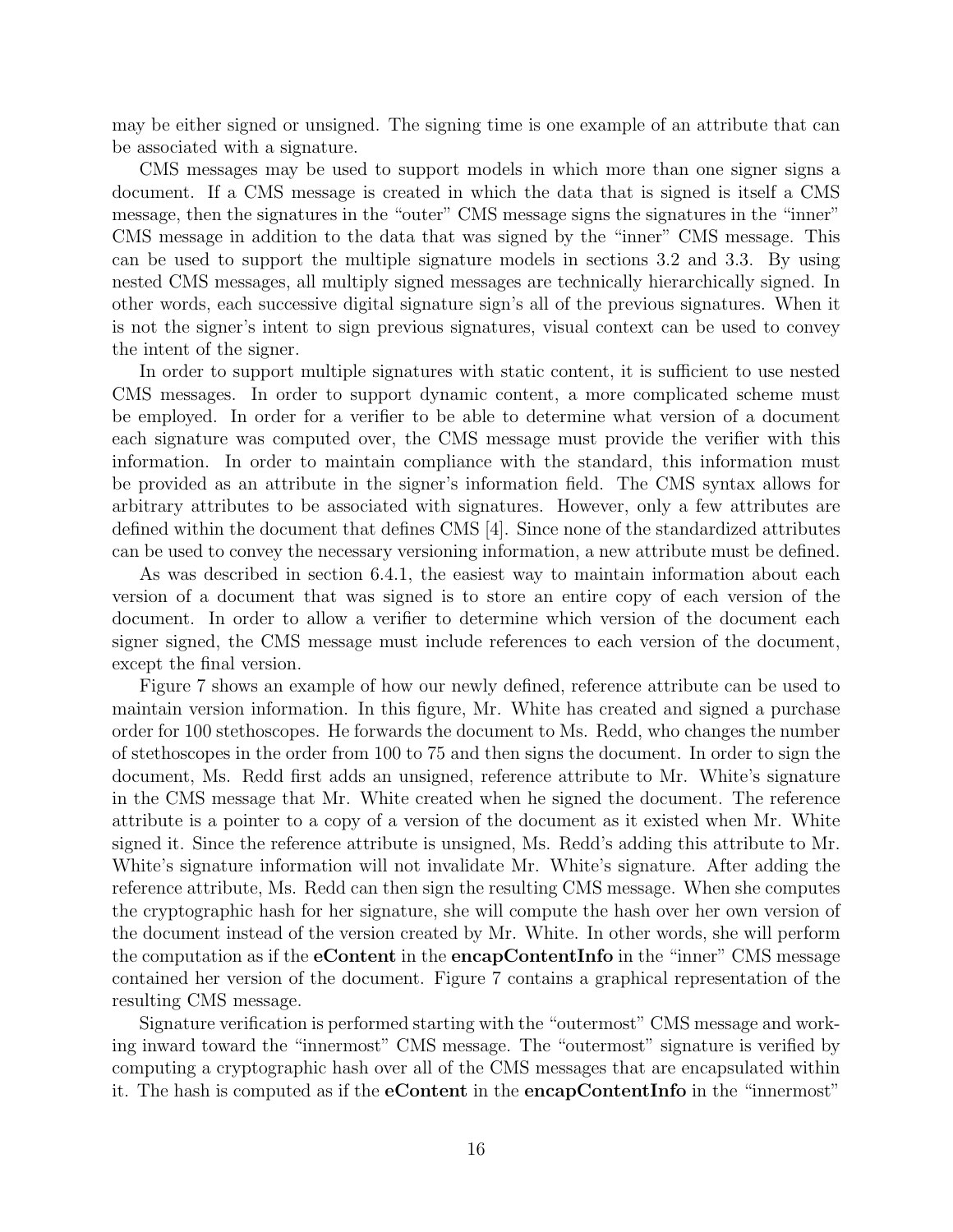| MS                  | Purchase Order:                      |
|---------------------|--------------------------------------|
| <b>CMS</b>          | \$10,000<br>stethocopes<br>100       |
| signature: $J.W.$   | Requester's Signature: $John$ White  |
|                     | Unit Approval:                       |
| reference attribute | Hospital Approval:                   |
|                     | Purchase Order:                      |
|                     | \$7,500<br>75<br>stethocopes         |
| signature: $J.R.$   | Requester's Signature: $John White$  |
|                     | <b>Judith Redd</b><br>Unit Approval: |
|                     | Hospital Approval:                   |

Figure 7: Purchase Order with Multiple Signatures and Dynamic Content

CMS message contained the current version of the document. The "outermost" CMS wrapper is then removed so that the remaining signatures can be verified. If the next signer's information in the next outermost CMS message does not contain a reference attribute, then the signature can be verified just as the "outermost" signature was verified. If the signer's information contains a reference attribute, then the cryptographic hash that is computed for signature verification should be computed as if the **eContent** in the **encapContentInfo** in the "innermost" CMS message contained the version of the document pointed to by the reference. The remaining signatures would then be verified using the referenced document as the current version. It is the responsibility of the verifier's application to display the different versions of the document in such a way that it is clear which versions of the document were signed by which signers.

There are three basic ways in which the reference attribute may refer to a version of a document. One could mimic the concept of encapsulated signatures by including a copy of the document in the reference attribute. Alternatively, the document could be stored separately, and the reference attribute could include a pointer to the document. The pointer could take the form of a Uniform Resource Identifier (URI).

As was mentioned in section 6.5, the reference could also be a differences file. In this case, the reference attribute could contain a description of the differences between the version of the document that was signed by the signer whose signer's information contains the reference attribute and the version of the document that was signed by the signer whose CMS message immediately surrounds this CMS message. Since the differences may be described in either an application-specific or application-independent manner, the reference attribute must specify what method was used to create the differences file. Just as if the entire document had been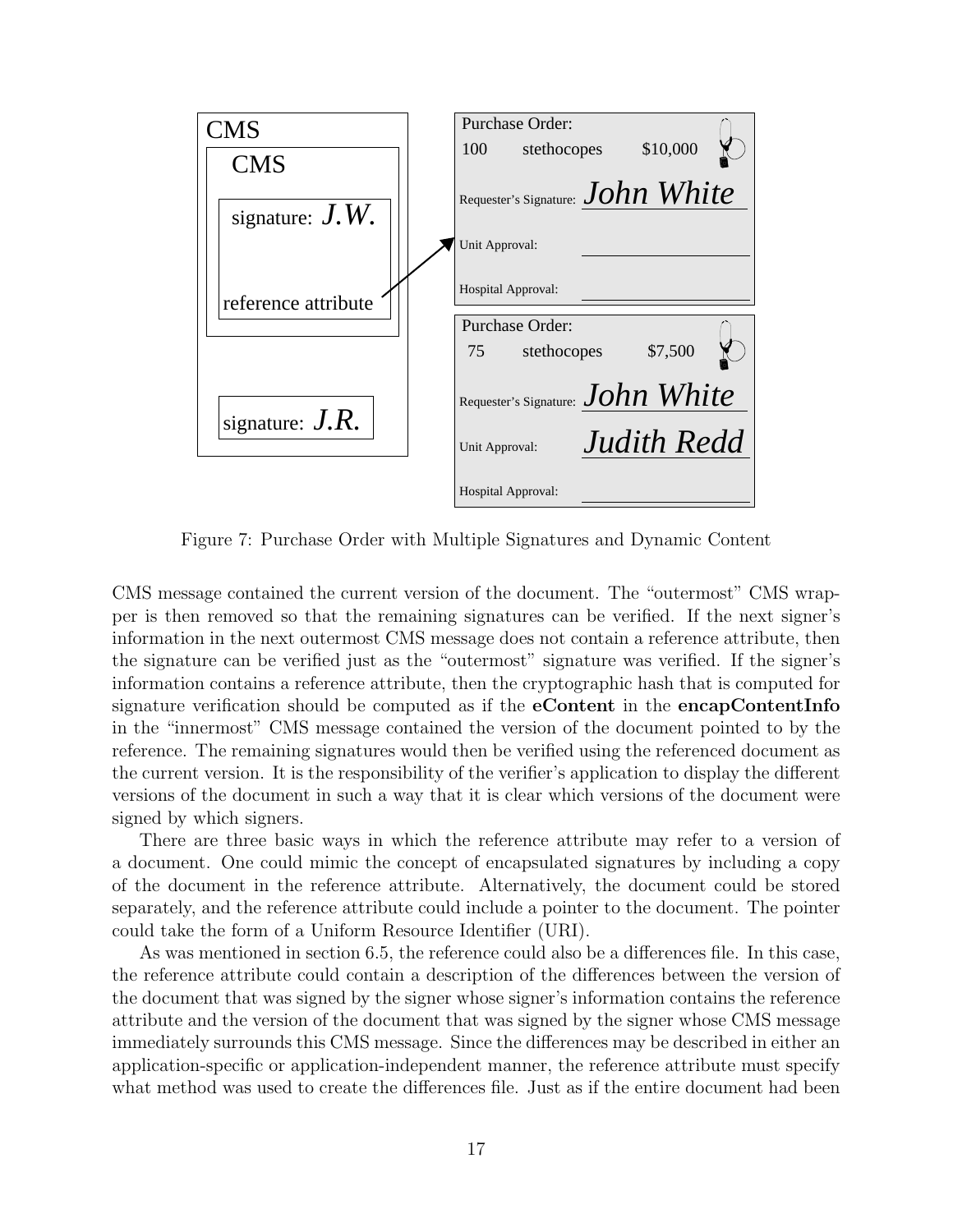included, the differences file may either be included in the reference attribute or the reference attribute may simply include a URI specifying the location of the differences file.

If, in the process of verifying a nested CMS message, a verifier encounters a reference attribute in which the signed version of the document is described using a differences file instead of by including the entire document, the verifier simply needs to create the signed version of the document by applying the differences file to the version of the document that was used to verify the previously verified signature.

#### 7.2 eXtensible Markup Language

The eXtensible Markup Language (XML) is a document markup language. XML is a structural and semantic markup language. That is, its tags describe the structure and specify semantics associated with the data in an XML document. This is inherently different from HTML, where the tags describe the presentation of information (e.g., bold or italic font, or the font size). XML documents are encoded as text.

Security was not initially an objective of the XML standards. Security services, such as authentication and confidentiality, were not directly supported. Security services can, of course, be layered on top through complementary protocols such as SSL, but there was a desire for native XML security services. The XML Digital Signature Specification is defined in RFC 3075, XML-Signature Syntax and Processing, or XMLdsig [3]. This specification was designed to "provide integrity, message authentication, and/or signer authentication services for data of any type, whether located within the XML that includes the signature or elsewhere."

#### 7.3 Profiling XML

The XML Advanced Electronic Signatures (XAdES) specification [2] defines an XML format for advanced electronic signatures, including an XML schema for new XML types able to contain the information conveyed by CMS signedData. These signatures are built on XMLDSIG with the addition of specifications for two main types of properties: signed properties and unsigned properties. The first are additional data objects that are also secured by the signature produced by the signer on the <SignedInfo> element, which implies that the signer has these data objects, computes a cryptographic hash for all of them and generates the corresponding <Reference> element. The unsigned properties are data objects added by the signer, by the verifier, or by other parties after the production of the signature. They are not secured by the signature in the  $\langle$ Signature $\rangle$  element (the one computed by the signer); however they can be signed by other parties.

The ETSI-defined attributes and schema provide most of the tools needed to encode digital signatures. However, XML is very rich in features, and some of them prove counterproductive to digitally signed messages. The authors suggest that several additional features of XML must be profiled for interoperable and secure use.

First, there are many different ways to encode documents that are functionally equivalent. For example, single and double quotes may be used interchangeably around attribute values in XML. Documents may be reformatted before processing or transmission by clients or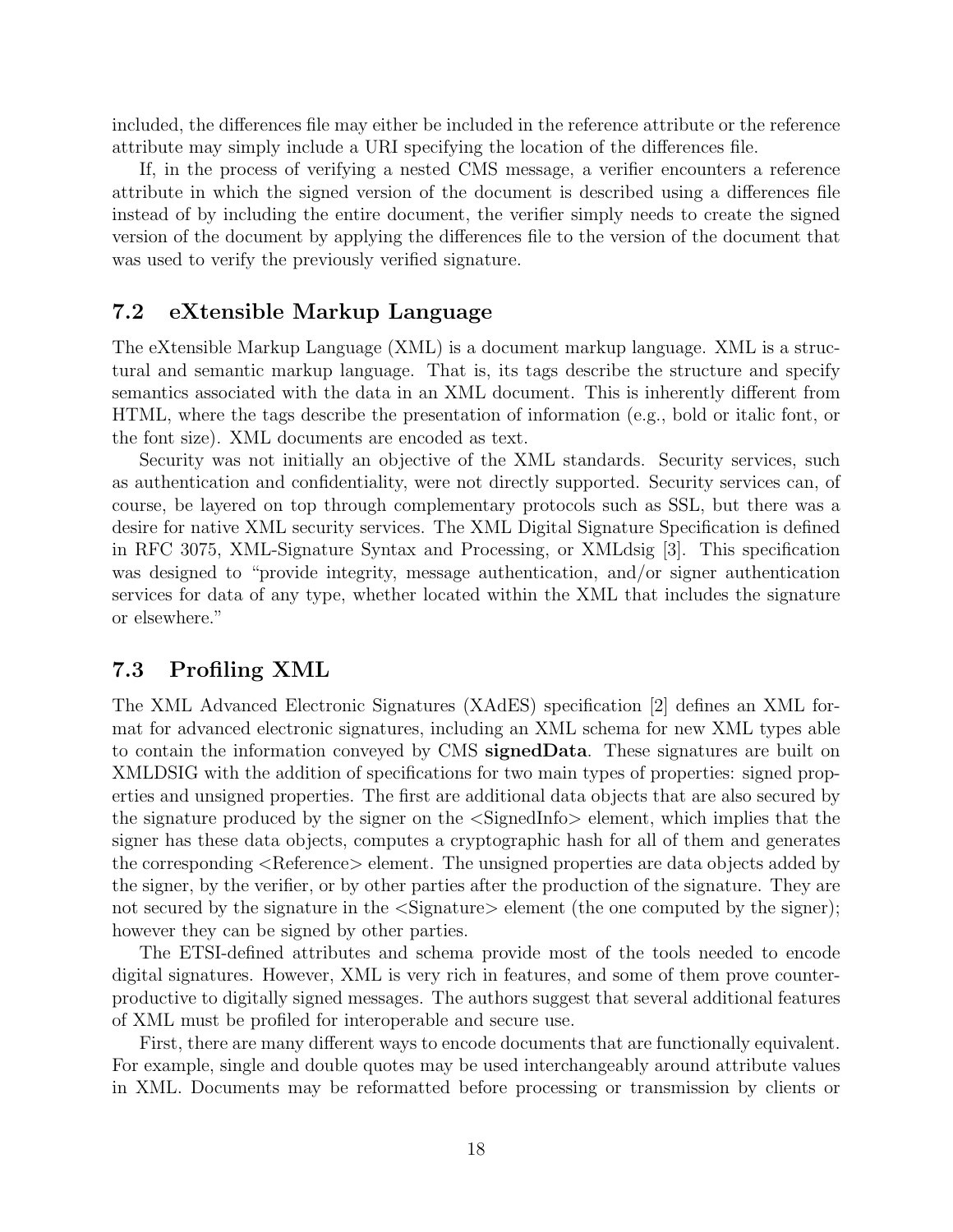servers to facilitate local processing or to compress data. This flexibility is considered a feature, but presents a major impediment to the use of digital signatures. A digital signature can not be verified if the document has been modified.

XMLdsig addresses this problem through the use of canonicalization algorithms. A canonicalization routine translates equivalent XML documents to a consistent state. If the signer and relying party translate the document to the same state (before generating and verifying the digital signature, respectively) then the digital signature will verify. Unfortunately, XMLdsig did not select a single canonicalization algorithm, and a number of algorithms exist. The specification permits the signer to select the canonicalization algorithm and specify it as part of the signature. This introduces interoperability problems: the verifier may not support the specified algorithm. For the purposes of this document, the only canonicalization routine that may be used is the c14n algorithm specified in [1].

The XMLdsig specification also permits users to generate three types of signatures: detached, enveloping, or enveloped. For this specification, we will only use the detached signature. In this case, the signature is over content external to the  $\leq$ Signature lehement. Consequently, the signature is "detached" from the content it signs. This corresponds precisely to the CMS detached signature.

# 8 Conclusion

The investigation supported by the Advanced Technology Program (ATP) has yielded several significant conclusions. As described in this report, digital signatures can be used effectively to support the features present in physical signatures used today. The investigators determined that when migrating from physical to digital signatures, digital signatures cannot be used without regard to the signer's visual frame of reference that is inherent with physically signed documents. However, digital signatures need not explicitly mimic every aspect of the visual context. In fact, the electronically signed documents may be easier to interpret by the verifier than their physical counterparts in some cases. The critical factor when using digital signatures is that the visual context never exceeds the scope of the digital signature.

From a technical perspective, the investigators determined that it is possible for digital signatures to be computed and verified independent of the application used to create, display, or modify the electronically signed document by using a standard signed document format as described in section 7. By using a standard signed document format, digital signature technology can be used effectively to provide security to the electronic analog of today's paper processes. In fact, it is the belief of the investigators that security provided by digital signature technology is greater than that currently found using physical signatures.

The conclusions found through this investigation can be leveraged to further develop applications that use public key cryptography, public key infrastructures, digital signatures, and electronic document systems.